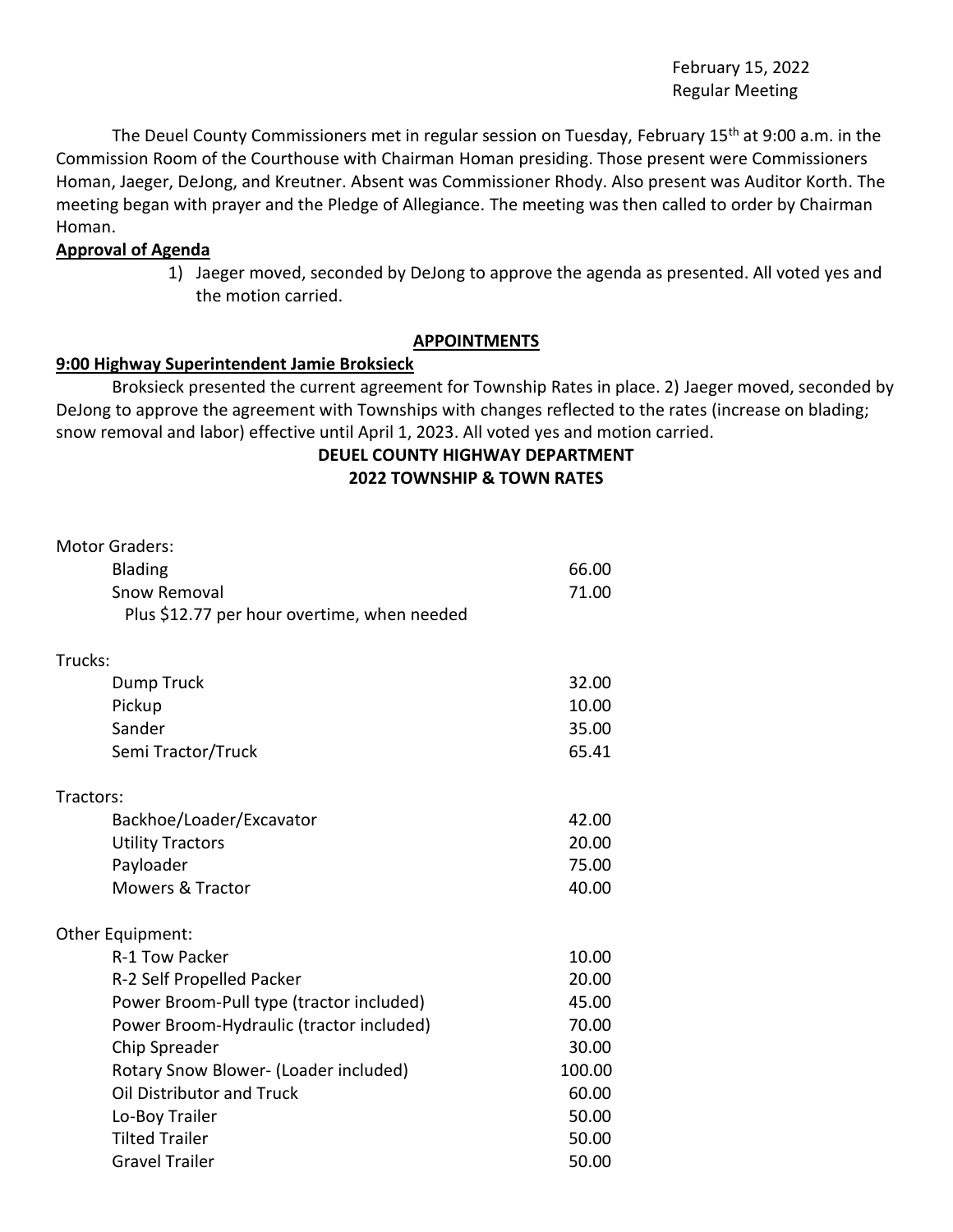These rates apply to the equipment only, an additional charge of \$17.84 per hour will be made for the operator, plus overtime at the rate of \$30.61 per hour, when needed.

Discussion was held on surplus items. 3) Jaeger moved, seconded by Kreutner to surplus 2009 International Truck 7600, 1989 Crack Filler, 1997 SP37 Plow and SP36 Plow all for sale using the Highway Superintendent's discretion for the best price. All voted yes and motion carried.

An application for ROW of County Roads was made by East River Electric Power Coop Inc. for an Overhead Transmission Line. 4) Kreutner moved, seconded by DeJong to approve and sign the ROW application by East River Electric Coop Inc. as described above. All voted yes and motion carried.

Discussion was held on a Bridge Inspection Consultant for Deuel County. 5) Kreutner moved, seconded by Jaeger to continue with Banner Associates Inc. as Deuel County's Official Bridge Inspection Consultant firm as required by SDDOT. All voted yes and motion carried.

# **9:30 Zoning Officer Jodi Theisen**

Theisen presented the 2021 building permits that are on file in her office and the Auditor's Office. She gave an overview on her numbers of building permits, plats, rezones and other items concerning her department. She presented the Zoning Board recommended fees for Zoning and Building Permit Fees for 2022. 6) Jaeger moved, seconded by DeJong to approve the Zoning fees as presented. All voted yes and motion carried.

# **Deuel County Zoning & Building Permit Fees**

*(Effective February 15, 2022)*

| Residential Structures Including Mobile Homes -------                                          | \$.07 per square foot \$25 Min Fee<br>\$.05 per square foot \$25 Min Fee                |
|------------------------------------------------------------------------------------------------|-----------------------------------------------------------------------------------------|
| Additional with attached garage --------------------------- \$.05 per square foot \$25 Min Fee |                                                                                         |
|                                                                                                |                                                                                         |
|                                                                                                | \$.05 per square foot \$25 Min Fee                                                      |
|                                                                                                |                                                                                         |
|                                                                                                | \$50 for (< \$50,0000 cost of construction) \$100 for (= or<br>> \$50,0000) (New/moved) |
|                                                                                                | \$.06 per square foot \$25 Min Fee                                                      |
| Special Exception/Conditional Use----------------------                                        | \$250                                                                                   |
|                                                                                                | \$250                                                                                   |
|                                                                                                | \$100                                                                                   |
|                                                                                                | \$250                                                                                   |
| Lake Park District Grading Permit ----------------------                                       | \$50                                                                                    |
| Lake Park Tree Removal -----------------------------------                                     | \$25                                                                                    |
| Lake Park Landscaping Permit --------------------------                                        | \$25                                                                                    |
| Fireworks permits, short term ------------------------------                                   | \$25                                                                                    |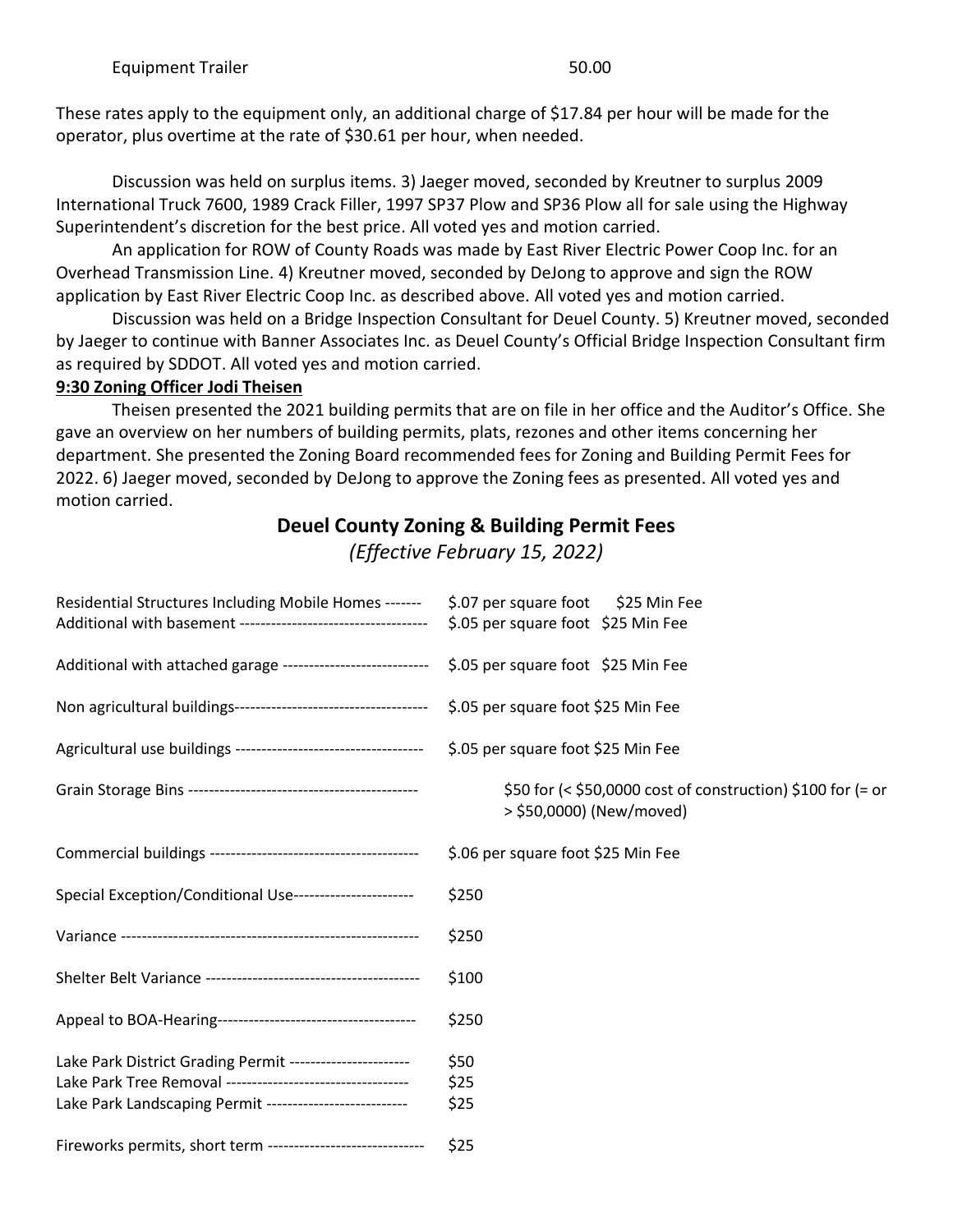| Fireworks permits, long term -------------------------------                               | \$250                                                       |
|--------------------------------------------------------------------------------------------|-------------------------------------------------------------|
| Concentrated animal feeding operations ---------------<br>(includes Special Exception fee) | \$1500 - Class A<br>\$1000 - Class B<br>\$500 - Class C & D |
|                                                                                            | \$1/\$1,000 Est. Construction Cost, incl. labor             |
|                                                                                            | \$300                                                       |
|                                                                                            | \$625                                                       |
| Moving building off, Land Reclamation Deposit ------                                       | \$1000                                                      |
|                                                                                            | \$0                                                         |
| Ag Easement for new home, Register of Deeds------                                          | \$30                                                        |
| Final Plat, Register of Deeds -----------------------------                                | \$60                                                        |
|                                                                                            | \$25, plus \$5 per lot in a Subdivision                     |

# **9:40 Public Comment**

No public voice.

### **9:50 Sheriff Cory Borg**

Borg presented his 2021 annual report for his department. He reported on call volume, case numbers, traffic stops, contract hours, citations, etc. The year was comparable to 2019.

He reported on applying for the Homeland Security Grant. Funds would be used for the radio backup for 911 center in Watertown; extenders for patrol cars; and for tactical gear for one member of the Sheriff's Office. Funds will not be able to be spent until October, 2022.

He reported on courthouse security. There is an added camera on second floor, third floor, and the Sheriff's Office. He is also looking into keyless entry options and privacy glass for the third floor offices that need extra security. Other security measures on third floor were also discussed.

# **10:20 State's Attorney Teree Nesvold**

Nesvold reported on her office and her concerns with security on third floor as well. Jury protection was discussed. She reported on her work with criminal cases, wind tower agreements, and planning and zoning commission meetings.

### **Executive Session per SDCL 1-25-2(1) for a Personnel Matter**

There was no executive session this meeting.

# **UNFINISHED BUSINESS**

The final quote for new office counter tops was presented and acted upon. Richard Nielsen was available for questions concerning fastening the countertops. 7) Kreutner moved, seconded by DeJong to approve countertops from R-N-C Cabinets at the following quotes per department: Auditor \$1478.25, Treasurer \$2044.50, Register of Deeds \$1478.25, Clerk of Courts \$1528.25 for a total of \$6529.25 to be charged to each individual budget. All voted yes and motion carried.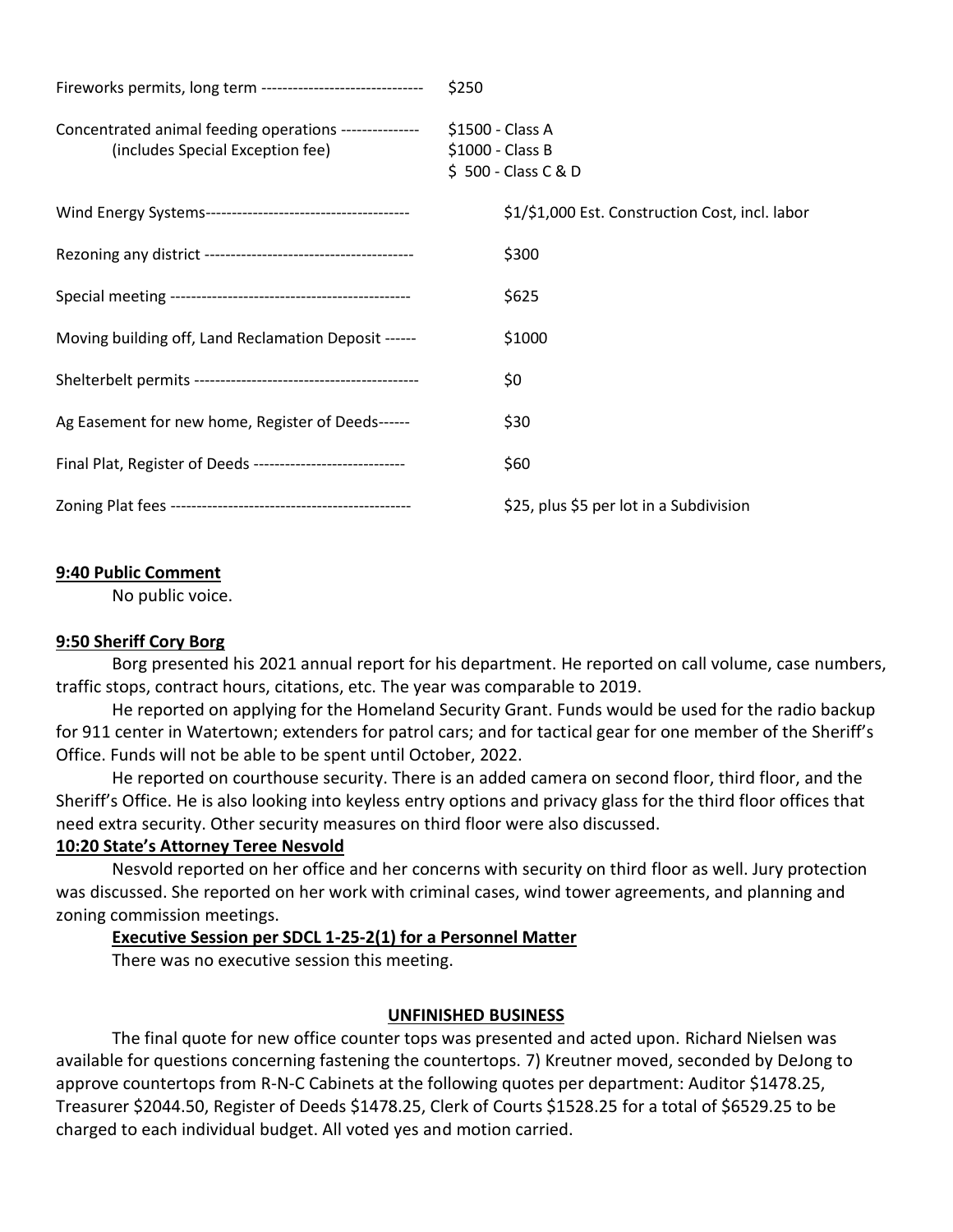Election and Welfare Salary was discussed after some research after last meeting. 8) Jaeger moved, seconded by DeJong to pay the Auditor a monthly salary of \$150.00 for Election pay and \$305.00 for County Welfare pay. All voted yes and motion carried.

### **NEW BUSINESS**

### **Plats**

9) Jaeger moved, seconded by Kreutner to approve the Plat of Roelofs Pasture Addition Located in the S1/2 of 32-113-50 West of the 5<sup>th</sup> P.M., Deuel County, SD and Resolution #22-05. All voted yes and motion carried.

### **RESOLUTION #22-05**

BE IT RESOLVED by the Board of County Commissioners of Deuel County, South Dakota, that the plat entitled: **"Roelofs Pasture Addition Located in the South Half of Section 32, Township 113 North, Range 50 West of the 5th P.M., Deuel County, South Dakota"** which has been submitted for examination pursuant to law, and it appearing that all taxes and special assessments have been paid and that such plat and the survey thereof have been made and executed according to law, the plat is hereby approved, and the County Auditor is hereby authorized and directed to endorse on such plat a copy of this Resolution and certify the same.

Dated this 15<sup>th</sup> day of February, 2022

\_\_\_\_\_\_\_\_\_\_\_\_\_\_\_\_\_\_\_\_\_\_\_\_\_\_\_\_\_\_\_

Chairman, Board of County Commissioners Deuel County, South Dakota

\_\_\_\_\_\_\_\_\_\_\_\_\_\_\_\_\_\_\_\_\_\_\_\_\_\_\_\_\_\_\_\_\_\_\_\_

ATTEST:

County Auditor, Deuel County, South Dakota

# **Decennial Redistricting of Existing Commission District Maps; Voter Precincts 2022 Elections; Student Gov't Day 2022; Cash Balance Sheet January 2022; ARPA Funds**

10) Kreutner moved, seconded by Jaeger to approve the Deuel County Existing Commission Districts as set forth for approval by SDCL 7-8-10 by resolution #22-03 "Resolution to Adopt Deuel County Commissioner District Boundaries". All voted yes and motion carried.

#### **RESOLUTION TO ADOPT DEUEL COUNTY COMMISSIONER DISTRICT BOUNDARIES #22-03**

WHEREAS, SDCL 7-8-10 and all amendments thereto, provides that it shall be the duty of the Board of County Commissioners to change or approve the current boundaries of Commissioner districts by its' regular meeting in February of each year ending in the numeral two (2), after publication, to be as regular and compact as practicable so that each district may contain as near as possible an equal number of residents as determined by the last preceding census, or the board may choose to have its' Commissioners run at large, and WHEREAS, Public Notice on the matter of review of County Commissioners Districts in Deuel County has been given by publication on February 2<sup>nd</sup> and February 9, 2022 in the official newspaper of Deuel County as required by law,

BE IT RESOLVED by the Deuel County Board of Commissioners in session this 15<sup>th</sup> day of February, 2022 that the County Commissioner Districts One through Five, shall remain unchanged.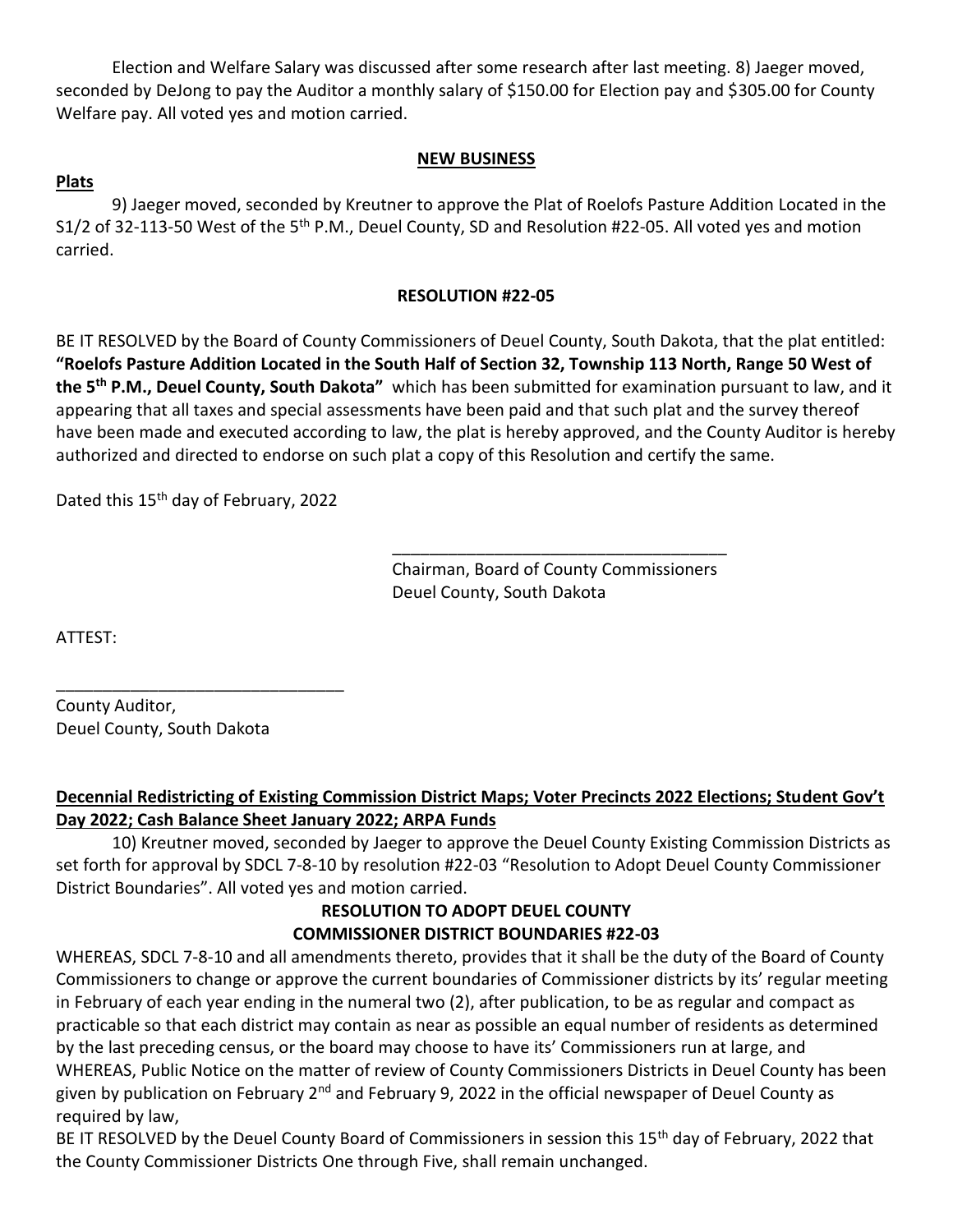BE IT FURTHER RESOLVED that the maps showing and defining the territorial boundaries in each Commissioner District as herein effected shall be attached to this Resolution as Exhibits "A" and "B" and are incorporated as a part thereof. Maps shall also be posted in the Auditor's office until such time that the boundaries are ordered changed by the Board of Deuel County Commissioners. Dated this 15<sup>th</sup> day of February, 2022.

 $SIGNED:$ 

, Chairman

ATTEST:\_\_\_\_\_\_\_\_\_\_\_\_\_\_\_\_\_\_\_\_\_\_\_\_\_\_\_\_\_\_\_\_\_\_\_\_\_\_\_\_

Mary Korth, Deuel County Auditor

Motion was made by Kreutner, seconded by Jaeger to adopt. Roll Call Vote: 5 ayes, 0 nays. Motion carried.

11) DeJong moved, seconded by Kreutner to adopt voter precincts within Deuel County for the Primary Election held June 7, 2022 and the General Election held November 8, 2022 by resolution #22-04 "Voter Precinct Polling Locations". All voted yes and motion carried.

# **RESOLUTION #22-04 VOTER PRECINCT POLLING LOCATIONS**

WHEREAS, Deuel County must establish polling places in each precinct, for the Primary Election to be held on Tuesday June 7, 2022 and the General Election to be held on Tuesday November 8, 2022:

PRECINCTS LOCATION OF VOTING

THEREFORE BE IT RESOLVED, that the polling places in each precinct in Deuel County shall be as follows:

- # 1 ALTAMONT, PORTLAND & LOWE TWPS., ALTAMONT INC. DAKOTA RIDGE LODGE, ALTAMONT
- # 3 BRANDT & NORDEN TWPS., BRANDT INC. BRANDT COMMUNITY CENTER
- # 4 CLEAR LAKE INC. WARD 1 COMMUNITY CENTER CLEAR LAKE
- # 5 CLEAR LAKE INC. WARD 2 COMMUNITY CENTER CLEAR LAKE
- # 6 CLEAR LAKE INC. WARD 3 COMMUNITY CENTER CLEAR LAKE
- # 7 GOODWIN TWP., GOODWIN INC. ROME TWP. GOODWIN FIRE HALL
- # 8 GLENWOOD, HERRICK & ANTELOPE VALLEY TWPS., GARY, INC. GARY FIRE HALL
- # 9 HAVANA , CLEAR LAKE & HIDEWOOD TWPS. CLEAR LAKE COMMUNITY – CENTER
- #10 SCANDINAVIA TWP., ASTORIA INC. LEGION HALL ASTORIA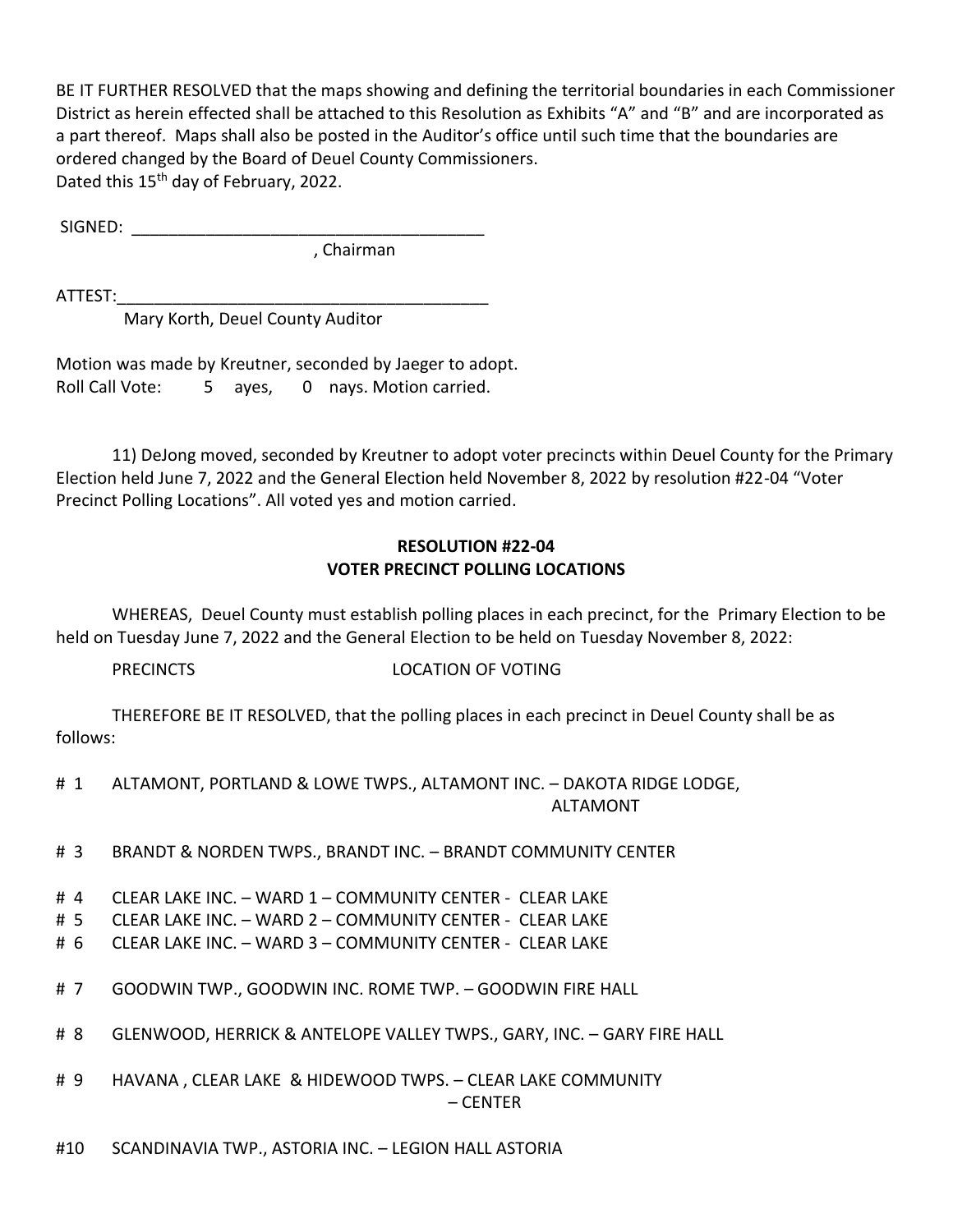#### #11 BLOM TWP., TORONTO INC., GRANGE TWP. - TORONTO COMMUNITY ROOM (fire hall)

Dated this 15<sup>th</sup> day of February, 2022.

Judith Homan, Chairman Deuel County Commission

ATTEST:

Mary Korth, Auditor

Discussion was held on Student Government Day, 2022. March 28, 2022 is the Court day available for students to come and observe Court processes. Student Government Day and observing all the government offices after court will be tentatively held Monday, March 28, 2022.

### **Approve Cash Balance Sheet**

12) Kreutner moved, seconded by DeJong to approve the cash balance sheet for the month of January. All voted yes and the motion carried.

#### **DEUEL COUNTY AUDITOR'S ACCOUNT WITH TREASURER**

| <b>END OF MONTH CASH BALANCE</b>      | <b>JANUARY 2022</b> |              |
|---------------------------------------|---------------------|--------------|
| <b>CASH TOTAL</b>                     | \$                  | 1,372.90     |
| <b>CHECKS TOTAL</b>                   | \$                  | 34,401.40    |
| <b>CASH ITEM</b>                      | \$                  | $\mathbf 0$  |
| <b>CASH CHANGE SHERIFF</b>            | \$                  | 50.00        |
| <b>TOTAL CASH ON HAND</b>             | \$                  | 35,824.30    |
| <b>CHECKING ACCOUNT BALANCE</b>       | \$                  | 738,457.65   |
| MM DNB NATIONAL BANK                  | \$                  | 4,063.54     |
| PREMIUM MM FB&TRUST TORONTO           | \$                  | 4,398,713.91 |
| PREMIUM MM FB&TRUST TORONTO ARP FUNDS | \$                  | 420,667.07   |
| <b>CREDIT CARDS</b>                   | \$                  | 896.50       |
| <b>CD'S DNB NATIONAL BANK</b>         | \$                  | 250,000.00   |
| <b>REVOLVING LOAN</b>                 | \$                  | 31,964.65    |